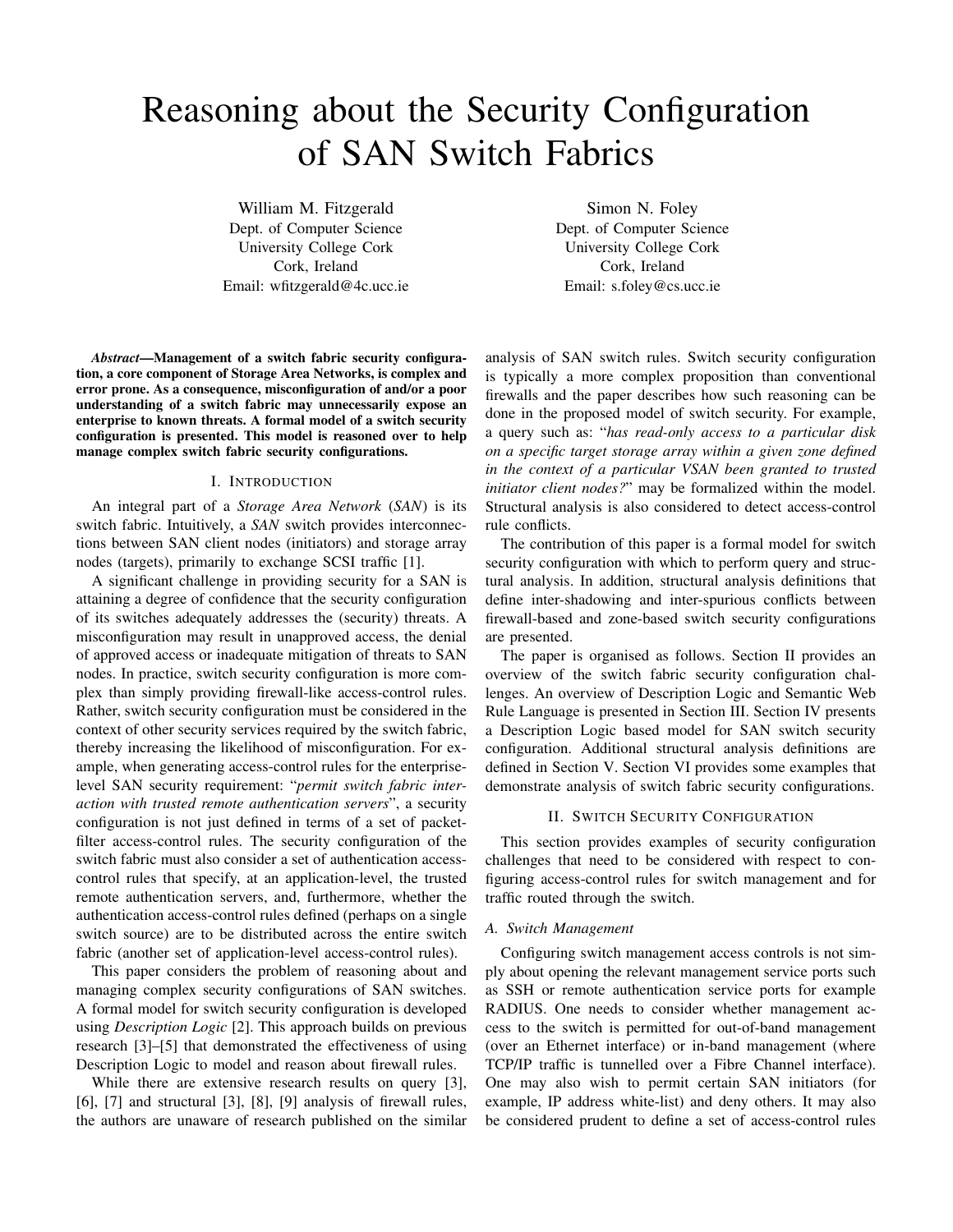that explicitly state what privileges a SAN administrator is authorised for, once authenticated to a switch. For example, SAN administrators are typically authorised for root privileges while SAN network operators are not. Similarly, are *Authentication, Authorisation & Accounting* (*AAA*) services performed locally on each switch within the SAN fabric or centrally through a remote AAA server farm typically hosted on a separate LAN. If performed remotely, are the access-control rules correctly providing intended secure SAN-to-LAN AAA communication? One has also to consider reflecting locally on each switch, a comparable set of AAA access-control rules defined on remote AAA servers as a precautionary redundancy countermeasure should remote AAA communication fail.

#### *B. Traffic Management*

With respect to traffic routed through the switch between initiator clients and target storage arrays, it is not simply about making for example the iSCSI TCP port 3260 accessible for all traffic. Furthermore, iSCSI traffic for example does not necessarily have to communicate on the IANA [10] recommended port of 3260. It may also be a security requirement to deny certain SAN initiators (for example, IP address or World Wide Name black-list) access to all storage arrays, only accept iSCSI traffic from some initiators and require other initiators to use iSCSI over IPSec. One may also need to consider accesscontrol rules that restrict certain initiators access to a specific disk or set of disks within a storage array and so forth.

## *C. Structural Misconfiguration Management*

While the SAN access-control rules on an individual basis may be compliant with the enterprise-level security requirements, the structural relationships between the access-control rules themselves may introduce a scenario such that the overall configuration is inconsistent. For example, firewall-based access-control rules in a switch configuration are tested in the sequence in which they appear in the configuration. That is, once a packet has been successfully matched against an accesscontrol rule, no further rule tests are carried out for that packet. Thus, an access-control rule placed out of sequence may unintentionally cause a misconfiguration. Consider two accesscontrol rules, where one permits iSCSI traffic to a storage array and the other denies access to all network resources, including the storage array. Depending on the sequence of these two access-control rules, a misconfiguration may result.

Misconfiguration may also occur between access-control rules deployed on multiple inter-operating SAN access controls. For example, an upstream switch may be unintentionally denying intended storage array iSCSI traffic that is correctly configured on an another downstream switch.

In practice, managing a SAN switch security configuration that is aligned with the enterprise-level security requirements is complex and error-prone. Configuration is largely dependent on the expert-knowledge of the SAN administrator drawing upon best practice and standards.

#### III. DESCRIPTION LOGIC AND SWRL

*Description Logic* (*DL*) is a decidable portion of first-order logic [2]. DL concepts represent sets of individuals (instances) and properties (roles) represent binary relations applied to individuals. For example, the DL assertion:

*StorageArray* 
$$
\subseteq
$$
 *Server*  $\Box_{\geq 1}$  *hosts.Service*  $\Box$   
 $\exists_{\geq 1}$  *isProtectedBy. ProtectionServer*

specifies that a storage array hosts one or more services (for example iSCSI) and is protected by one or more protection servers (for example firewalls and/or switches).

The *Semantic Web Rule Language* (*SWRL*) complements DL, providing the ability to infer additional information but at the expense of decidability. SWRL rules are horn-clause like rules written in terms of DL concepts, properties and individuals. A SWRL rule is composed of an antecedent (body) part and a consequent (head) part, both of which consist of positive conjunctions of atoms [11]. For example, the requirement that servers hosting iSCSI based services protected by protection servers require those protection servers to open port 3260, is expressed in the following SWRL rule.

> *StorageArray(?sa)* ∧ *hosts(?sa,?iSCSI)* ∧ *hasPort(?iSCSI,* 3260*)* ∧ *isProtectedBy(?sa,?ps)* → *hasOpenPort(?ps,*3260*)*

where 3260 is an atom/constant and *?sa*, *?iSCSI*, *?ps* represent unbound variables in the rule.

## IV. SWITCH ACCESS CONTROL MODEL

A formal model for SAN switch security configuration is developed using *DL* [2] and the *SWRL* [11]. Note that in presenting the model components, for reasons of space, complete specifications in particular, disjoint axioms, subproperties or closure axioms are omitted. Similarly for reasons of space, not all switch access controls modelled, for example port-based, iSCSI-based and remote authentication-based access controls, are presented. However, a relevant portion of the model is presented that conveys the challenges identified within this paper. While the model for the SAN switch security configuration presented in this paper is Cisco centric [12], [13], much of the model attributes are implementation neutral.

Concept CiscoMDSRule defines the set of Cisco MDS access-control rules. This concept is further specialised to more specific sub-concepts, namely concepts ExecRule and Conf igRule.

# *CiscoMDSRule* ≡ *ExecRule* ⊔ *ConfigRule*

Concept ExecRule defines a set of execution-mode accesscontrol rules that enable temporary switch configuration modifications, debugging and display of system information. Concept  $ConfigRule$  defines a set of configuration-mode accesscontrol rules that enable permanent (across reboots) switch configuration modifications. These two sub-concepts are in turn further specialised to form a hierarchy of access-control rules. A fragment of this hierarchy is illustrated in Figure 1. The double-headed arrow represents a subsumption relation.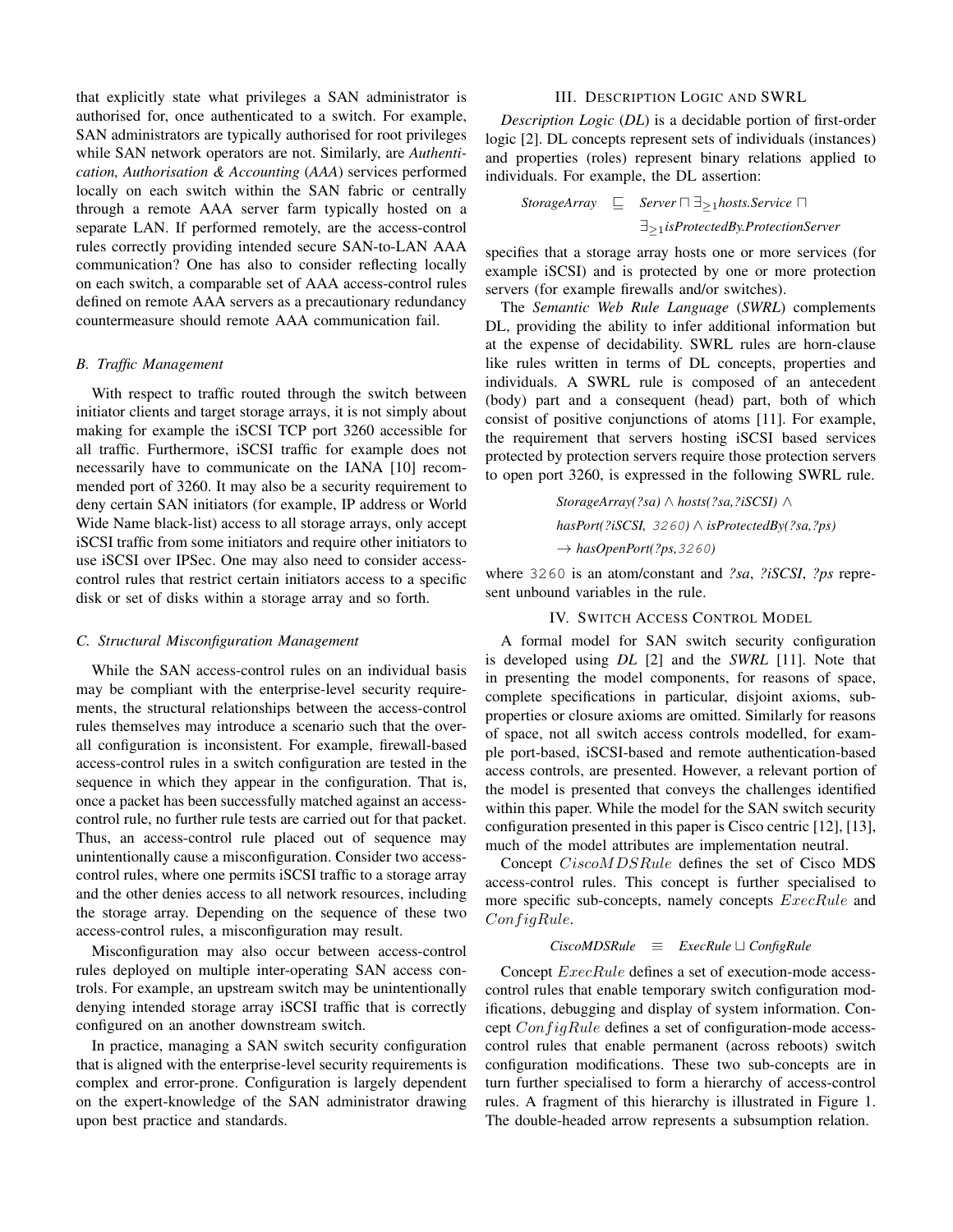

Fig. 1. Fragment of Cisco MDS Rule Hierarchy.

# *A. TCP/IP-based Access Control List*

Traditional TCP/IP based traffic plays an important role within a SAN fabric. For example, configuration management of a SAN switch or communication with remote AAA servers are performed over TCP/IP protocols. Modern SAN switches have the ability to route TCP/IP traffic over traditional Ethernet or tunnelled over Fibre Channel interfaces. As a consequence, the SAN fabric is exposed to traditional TCP/IP based threats.

While upstream network access control mechanisms such as firewalls and Intrusion Detection Systems provide protection against known TCP/IP based threats, it is considered best practice to adopt a security in depth approach [14], [15]. Therefore, switch Access Control Lists (ACLs) are used to make decisions about whether or not to permit a packet.

Consider as a running example switch configuration management where management may be performed using the Fabric Manager (via SNMP) or the Command Line Interface (via SSH or Telnet). These management services are accessible by all SAN nodes connected to the switch whether authorised or not. Therefore, it becomes necessary, in addition to a management service's own security controls, to restrict management access to SAN administrator IP addresses only.

Concept *IPAccessListRule* represents a set of TCP/IP-based ACL rules. Each access-control rule takes the form of a series of filter conditions on packet fields that must be met in order for that access-control rule to be applicable with a consequent action for the matching packet. A TCP/IP access-control rule is composed of one or more (∃ restriction) protocols (property  $has Proto$ ), one or more source and destination IP addresses (properties  $hasSrcIP$  and  $hasDstIP$ ), one or more ports (property  $hasDstPort$ ), zero or more ( $\forall$  restriction) connection states (property hasState), zero or more ICMP Types (property  $hasICMPT ype$ ) and one action.

$$
IPAccessListRule \quad \sqsubseteq \quad ConfigRule \quad \sqcap
$$
\n
$$
\exists_{\geq 1} has Proto. Protocol \quad \sqcap
$$
\n
$$
\exists_{\geq 1} hasSrcIP. IPAddress \quad \sqcap
$$
\n
$$
\exists_{\geq 1} hasDstIP. IPAddress \quad \sqcap
$$
\n
$$
\exists_{\geq 1} hasDstPort. Port \quad \sqcap
$$
\n
$$
\forall_{\geq 0} hasState. State \quad \sqcap
$$
\n
$$
\forall_{\geq 0} hasICMPType. ICMPType \quad \sqcap
$$
\n
$$
\exists_{=1} hasAction. Action \quad \sqcap
$$
\n
$$
\exists_{=2} depends On. CiscoMDSRule
$$

For reasons of space, concepts Protocol, IP Address, Port, State and ICMPT ype are not defined in this paper. However, the reader is referred to [3] where these concepts are defined within a model of the TCP/IP stack developed as part of previous research [4].

Concept Action is an enumerated set of actions (individuals) that can be taken against a matching packet.

$$
Action \equiv \{permit, deny, log\&deny\}
$$

For a TCP/IP-based access-control rule to take effect it must be first assigned a switch interface and then assigned a direction (inbound or outbound) in which it is to filter packets [12]. Therefore, each access-control rule has a dependency (dependsOn property) with exactly two other Cisco MDS rules, namely those defined by concepts *InterfaceRule* and *IPAccessGroup* respectively.

A hierarchy of TCP/IP-based ACLs are defined to represent categories of access-control rules that may be implemented by SAN switches. For example, concept  $MgmtACL$  is representative of the TCP/IP-based access-control rules that are applicable to a switch's management interface.

$$
MgmtACL \quad \sqsubseteq \quad IPAccessListRule
$$

The following SAN security requirement stating that "*a SAN administrator host having an IP address of 192.168.1.20 is permitted inbound SSH access to the SAN switch management interface (mgmt0) with an IP address of 192.168.1.1*" is characterised by the following three Cisco MDS rules.

| ip access-list mgmt-ACL     |
|-----------------------------|
| permit tcp 192.168.1.20     |
| 192.168.1.1 eq port ssh     |
| interface mgmt 0            |
| ip access-group mgmt-ACL in |

Individual mACL, an instance of concept MgmtACL, represents the 'ip access-list' access-control rule including its dependency relationship with access-control rules 'interface' and 'ip access-group'.

$$
MgntACL(mACL) \leftarrow \text{hasProtocol}(mACL, \text{top}) \sqcap
$$
\n
$$
\text{hasSrcIP}(mACL, \text{ip192.168.1.20}) \sqcap
$$
\n
$$
\text{hasDstIP}(mACL, \text{ip192.168.1.1}) \sqcap
$$
\n
$$
\text{hasPort}(mACL, \text{p22}) \sqcap
$$
\n
$$
\text{hasAction}(mACL, \text{permit}) \sqcap
$$
\n
$$
\text{dependsOn}(mACL, \text{mgrt0}) \sqcap
$$
\n
$$
\text{dependsOn}(mACL, \text{mgrt0} \sqcap \text{showund})
$$

where individuals mgnt0 and mgnt0Inbound are instances of concepts *InterfaceRule* and *IPAccessGroup* respectively.

#### *B. Role-based Access Control*

The previous section discussed the importance of restricting access to management services of a switch to SAN administrators only. Adopting the principle of least privilege is considered best practice. Therefore, one may also want to restrict the set of privileges in terms of access-control rule permissions that each SAN administrator is authorised for.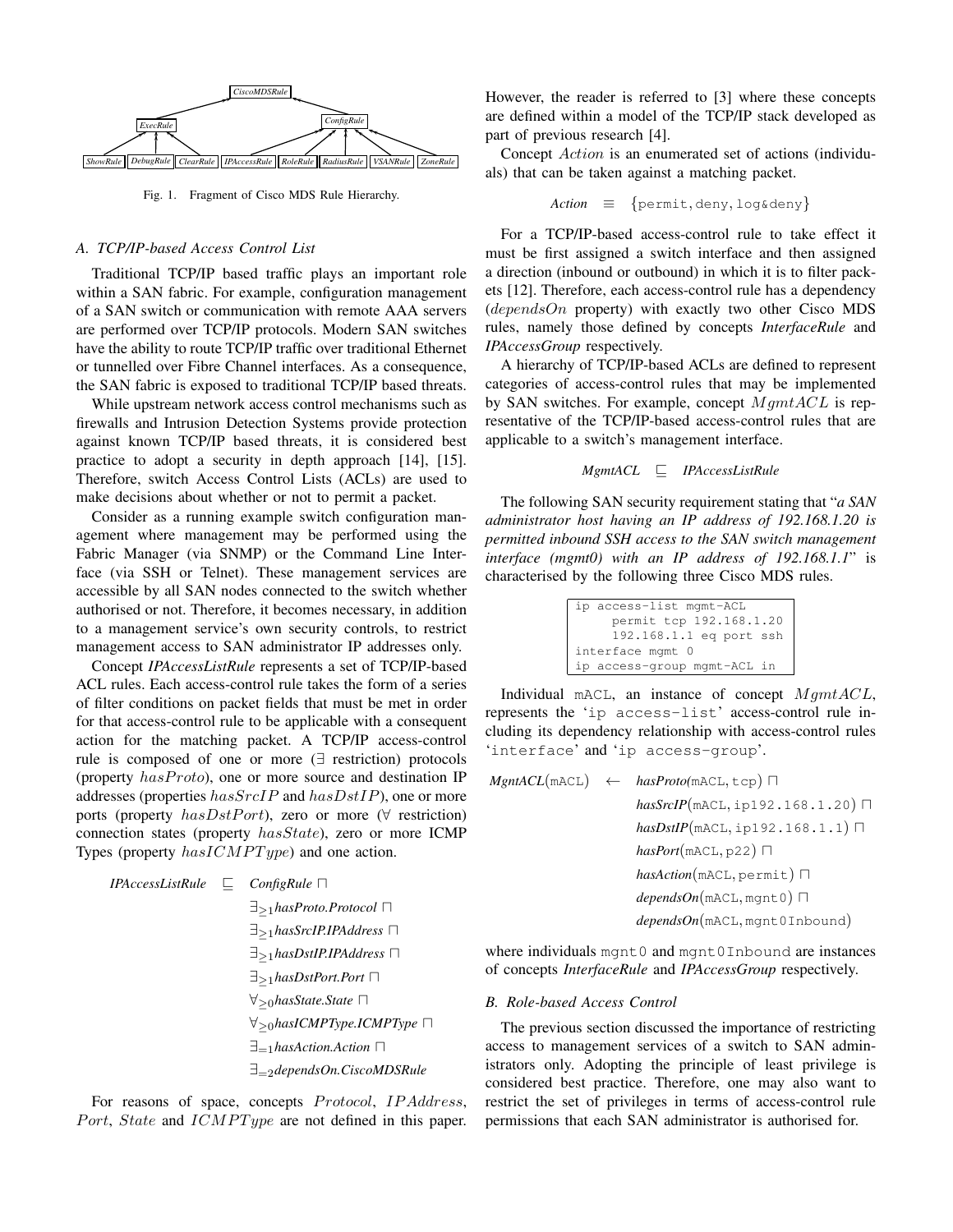Concept *RoleRule* represents the set of roles (individuals) such that each access-control rule is composed of a single rule order index (property  $hasOrder$ ), a privilege (property canExecute) with respect to one of five Cisco MDS rule categories, a single action (individuals permit or deny) applicable to that privilege, one or more users that a role is intended for (property *isRoleOf*) and zero or more VSANs for which that role  $isApplied To$ . Note, VSANs are discussed in Section IV-C and are analogous to *Virtual Local Area Network*s (*VLAN*s).

*RoleRule* ⊑ *ConfigRule* ⊓ ∃=1*hasOrder.Integer* ⊓ ∃=1*canExecute.*(*ConfigRule* ⊔ *ExecRule* ⊔ *DebugRule* ⊔ *ShowRule* ⊔ *ClearRule*) ⊓ ∃=1*hasAction.Action* ⊓ ∃≥1*isRoleOf*.*User* ⊓ ∀≥0*isAppliedTo.VSANDB*

Concept Role is further specialised to provide a hierarchy of roles. For example, a role for a SAN operator (concept  $OpRole$ ) and a SAN administrator (concept  $AdminRole$ ).

# *OpRole, AdminRole* ⊑ *RoleRule*

Role-based access control is important to minimise unnecessary threats with respect to unauthorised modification of switch configuration as a consequence of a compromised SAN administrator account with root privileges or the (un)intended execution of commands by a SAN administrator not intended to have such privileges. For example, the following Cisco MDS access-control rules may be (un)intentionally misused by user Eve such that user Alice who is logged into the switch is forcibly logged out or has her password changed, thus a Denial of Service ensues. As a consequence, it is important to avoid role-based access control misconfiguration.

> clear user Alice username Alice password y0u'v3B33nH4ck3d

The following SAN security requirement: "*User Eve, a restricted SAN administrator, is authorised for Exec accesscontrol rules with the exception of the 'clear' access-control rules*" is encoded as the following set of concept AdminRole individuals.

*AdminRole*(exec1) ← *hasOrder*(exec1, 1) ⊓ *canExecute*(exec1, exec) ⊓ *hasAction*(exec1, permit) ⊓ *isRoleOf*(exec1, eve) *AdminRole*(exec2) ← *hasOrder*(exec2, 2) ⊓ *canExecute*(exec2, clear) ⊓ *hasAction*(exec2, deny) ⊓ *isRoleOf*(exec2, eve)

Individuals exec1 and exec2 are representative of the following low-level Cisco MDS rule-set.

| role name adminrole rule 1 permit exec             |  |  |  |
|----------------------------------------------------|--|--|--|
| role name adminrole rule 2 deny exec feature clear |  |  |  |
| username eve role adminrole                        |  |  |  |

Note due to page constraints, the username access-control rule that explicitly assigns user Eve to the administrator role is not presented. However the inverse property of *isRoleOf* is property hasRole that has concept *User* as its domain and concept Role as its range.

# *C. VSAN-based Access Control*

A *Virtual Storage Area Network* (*VSAN*) is a logical partition of a physical SAN and provides a basis for traffic isolation between nodes that are physically connected within the same SAN [12]. VSANs, with advantages of redundancy and reduced hardware costs aside, play an important part in provisioning network access control. SAN nodes may only be a connected to a single VSAN thereby ensuring that traffic communicated within a VSAN is isolated from traffic in other VSANs. Note, each VSAN has its own dedicated routing and configuration management services.

From a security perspective, VSANs within an enterprise maybe used to define a virtual SAN fabric for each of its departments. For example, a separate VSAN for the Research, Sales and Human Resources departments. Consider the following SAN security requirement that states: "*Nodes within each department should have access to data stored on their respective storage arrays where access to data from other departments is prohibited*" as a running example. Without defining separate VSANs, all nodes connected to the same physical SAN fabric have the potential to communicate with nodes across departments (also noted in Section IV-A). Therefore, a SAN administrator should define relevant VSANs to ensure proper departmental demarcation.

A VSAN rule (individual) is defined to have a unique identifier (property  $hasID$ ), operate over one or more interfaces (property *hasIface*), have an optional human readable name (property  $hasName$ ) and a decision whether or not that VSAN is currently activated (property isActivated).

> *VSANRule* ⊑ *ConfigRule* ⊓ ∀=1*hasName.String* ⊓ ∃=1*hasID.Integer* ⊓ ∃≥1*hasIface.Interface* ⊓ ∃=1*isActivated.Boolean*

Further explanation of concept *Interface* is required. A SAN switch has many kinds of interfaces for example Fibre Channel interfaces (individuals of concept *FCIface*) and iSCSI interfaces (individuals of concept *ISCSIIface*. Such interfaces have a slot value and an interface value.

*FCIface*, *FVIface*, *FCIPIface*, *ISCSIIface* ⊑ *Interface* ⊓ ∃≥1*hasSlotValue.Integer* ⊓ ∃≥1*hasIfaceValue.Integer*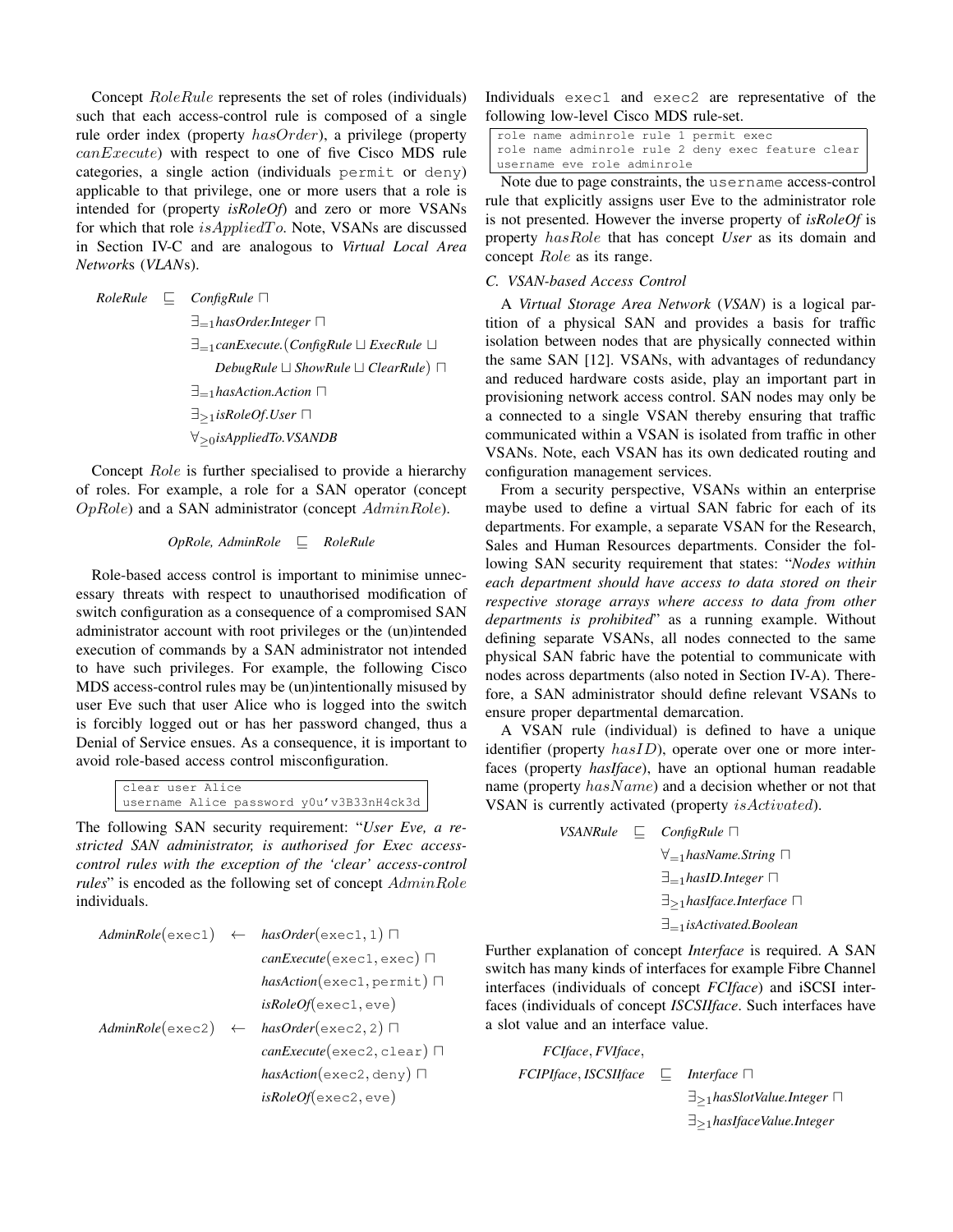Consider the Research department VSAN as a running example, where the following security requirement states: "*External research partner nodes, internal research department nodes, the shared research storage array and the backup storage array should be isolated from other SAN traffic by defining a dedicated Research VSAN*".

The following Cisco MDS rule-set defines a Research VSAN called 'rSAN' with an ID of 2 and operates over switch interfaces iscsi  $1/1$ , iscsi  $2/1$ , fc  $1/3$  and fc  $1/4$ with which to connect external and internal iSCSI initiator nodes and, research and backup storage array fibre channel target nodes respectively.

|  |  |  |                                                 | vsan database vsan 2 name rSAN interface iscsi 1/1 |
|--|--|--|-------------------------------------------------|----------------------------------------------------|
|  |  |  |                                                 | vsan database vsan 2 name rSAN interface iscsi 2/1 |
|  |  |  | vsan database vsan 2 name rSAN interface fc 1/3 |                                                    |
|  |  |  | vsan database vsan 2 name rSAN interface fc 1/4 |                                                    |

These low-level Cisco MDS access-control rules are encoded within the following DL assertions.

$$
VSANRule(\text{rVSAN}) \leftarrow \text{hasName}(\text{rVSAN}, \text{"rSAN"}) \sqcap
$$
\n
$$
\text{hasID}(\text{rVSAN}, 2) \sqcap
$$
\n
$$
\text{hasIface}(\text{rVSAN}, \text{iscsi1-1}) \sqcap
$$
\n
$$
\text{hasIface}(\text{rVSAN}, \text{iscsi2-1}) \sqcap
$$
\n
$$
\text{hasIface}(\text{rVSAN}, \text{fc1-3}) \sqcap
$$
\n
$$
\text{hasIface}(\text{rVSAN}, \text{fc1-4}) \sqcap
$$
\n
$$
\text{isActivated}(\text{rVSAN}, \text{true})
$$

where the following holds for individuals  $i$  scsi1/1, iscsi2/1, fc1/3 and fc1/4:

|  | $\textit{ISCSIIface}(i\texttt{sssil-1}) \leftarrow \textit{hasSlotValue}(i\texttt{sssil-1},1) \sqcap$ |
|--|-------------------------------------------------------------------------------------------------------|
|  | $has \textit{HaceValue}(iscsi1-1,1)$                                                                  |
|  | $\textit{ISCSIIf} ace(\text{iscsi2-1}) \leftarrow \textit{hasSlotValue} (\text{iscsi2-1}, 2) \sqcap$  |
|  | $has \textit{HaceValue}(iscsi2-1, 1)$                                                                 |
|  | $FCIface(fc1-3) \leftarrow \text{hasSlotValue}(fc1-3,1) \sqcap$                                       |
|  | $has \textit{HaceValue}(f \texttt{cl}-3, 3)$                                                          |
|  | $FCIf ace(fc1-4) \leftarrow hasSlotValue(fc1-4, 1) \sqcap$                                            |
|  | $has \textit{HaceValue}(f \texttt{cl-4}, 4)$                                                          |

## *D. Zone-based Access Control*

*Zone-based Access Control* (or *Zoning*) provides a basis for fined-grained demarcation of nodes within a VSAN [12], [16]. A zone consists of members (initiator and target nodes). Members of a zone can access each other, while members across different zones cannot. Zones are defined within a VSAN. Zone membership is based on either IP addresses or World-Wide Names (WWNs) of the nodes connected to a switch fabric [12]. For example, a node may be referred to by its *pWWN*, that is, its *port World Wide Name* (analogous to a Ethernet MAC address).

Note, while VSANs and Zones provide traffic isolation they are different to one another. For example, VSANs provide routing, naming and zone protocols. These protocols are not available on a per-zone basis [12].

Concept ZoneRule represents the set of access-control zone rules (individuals) that have a name (property  $hasName$ ),  $isAssociated To$  a VSAN and have one or more  $hasMember$ relationships with individuals of concept Member.

ZoneRule 
$$
\sqsubseteq
$$
 *ConfigRule*  $\sqcap$ 

\n $\exists_{=1}$  hasName. String  $\sqcap$ 

\n $\exists_{=1}$  is *AssignedTo. VSANRule*  $\sqcap$ 

\n $\exists_{\geq 1}$  has *Member. Member*

Concept Member represents individuals (SAN nodes) that are members of one or more zones along the *isMemberOf* property. There are a number of disjunction axioms that define necessary conditions for concept membership. For example, an individual that is a member of a particular zone may be referred to by its pWWN (property *hasPWWN*). Members may have zero or more ports. An explanation of property hasLUNID will be discussed in Section IV-D2. Note, only the relevant fragment of this definition is provided due to page limitation.

> *Member* ⊑ *ConfigRule* ⊓ ∃≥1*isMemberOf.Zone* ⊓ (∃≥1*hasIPAddress.IPAddress* ⊔ ∃≥1*hasFWWN.FWWN* ⊔ (∃≥1*hasPWWN.PWWN* ⊓ ∀≥0*hasLUNID.String*)) ⊓ ∀*hasPort.Port*

While a VSAN provides a logical demarcation of nodes it hosts from nodes hosted within other VSANs, it may be a further security requirement to restrict nodes within the same VSAN from communicating with each other. Consider as running example the following SAN security requirement: "*External research partner nodes are permitted access to the research storage array while internal Research department nodes are permitted to access both the research and backup storage arrays*".

The following is an example implementation of the SAN security requirement described above, where individual exZone and individual inZone are representative of external and internal zone access-control rules that permit external research partners (initiators InitA and InitB) access to the research storage array (target individual resSA), and an internal research department initiator (individual InitC) access to both the research storage array and the backup storage array (target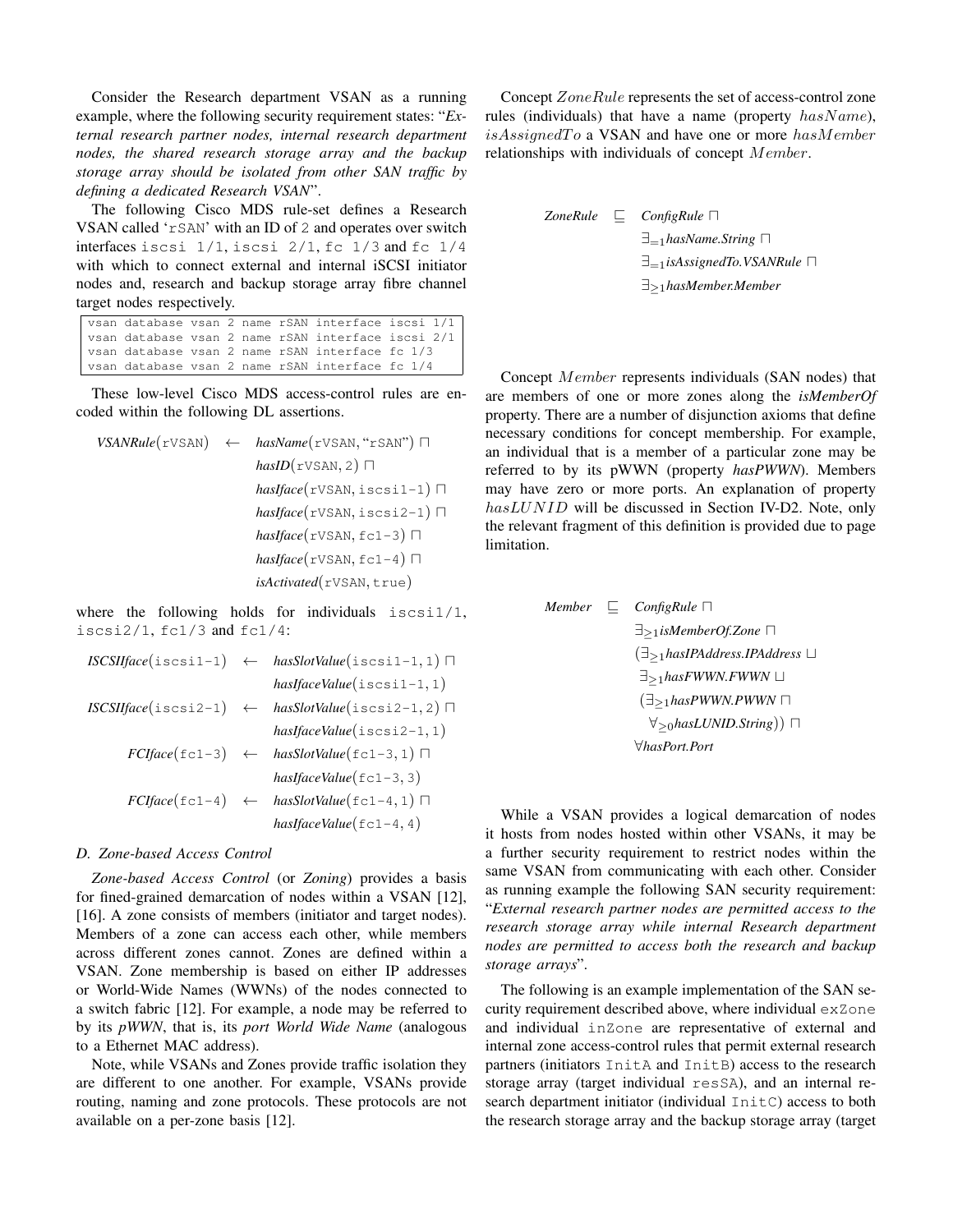individual bakSA).

$$
ZoneRule(exzone) \leftarrow \text{hasName(exzone, "Exzone")} \sqcap
$$
\n
$$
isAssigned To(exzone, rVSAN) \sqcap
$$
\n
$$
hasMember(exzone, initA) \sqcap
$$
\n
$$
hasMember(exzone, initB) \sqcap
$$
\n
$$
hasMember(exzone, resSA)
$$
\n
$$
ZoneRule(inzone) \leftarrow \text{hasName(inzone, rVSAN)} \sqcap
$$
\n
$$
isAssignedTo(inzone, rVSAN) \sqcap
$$
\n
$$
hasMember(inzone, rVSAN) \sqcap
$$
\n
$$
hasMember(inzone, resSA) \sqcap
$$
\n
$$
hasMember(inzone, baksA)
$$

where the following also holds:

|  | $Member(intA) \leftarrow hasPWM (initA, pwm00:11:22:ab)$                               |
|--|----------------------------------------------------------------------------------------|
|  | $Member(intB) \leftarrow hasPWM(initeB, pwm00:11:22:cd)$                               |
|  | $Member(intc) \leftarrow hasPWM(intc, pwm11:22:33:cd)$                                 |
|  | $Member(resSA) \leftarrow hasFWWN(resSA, fwmn22:33:44:ef)$                             |
|  | $Member(\text{baksA}) \leftarrow \text{has} FWWW(\text{baksA}, \text{fwm33:44:55:gh})$ |

# The following is the corresponding Cisco MDS rule-set.

|  |  |  | $\mathbf{A} \times \mathbf{B}$ and $\mathbf{A} \times \mathbf{B}$ and $\mathbf{A} \times \mathbf{B}$ and $\mathbf{A} \times \mathbf{B}$ and $\mathbf{A} \times \mathbf{B}$ and $\mathbf{A} \times \mathbf{B}$ and $\mathbf{A} \times \mathbf{B}$ and $\mathbf{A} \times \mathbf{B}$ and $\mathbf{A} \times \mathbf{B}$ and $\mathbf{A} \times \mathbf{B}$ and $\mathbf{A} \times \math$ |
|--|--|--|-----------------------------------------------------------------------------------------------------------------------------------------------------------------------------------------------------------------------------------------------------------------------------------------------------------------------------------------------------------------------------------------|
|  |  |  | zone name InZone vsan 2 member fwwn 33:44:55:gh                                                                                                                                                                                                                                                                                                                                         |
|  |  |  | zone name InZone vsan 2 member fwwn 22:33:44:ef                                                                                                                                                                                                                                                                                                                                         |
|  |  |  | zone name InZone vsan 2 member pwwn 11:22:33:cd                                                                                                                                                                                                                                                                                                                                         |
|  |  |  | zone name ExZone vsan 2 member fwwn 22:33:44:ef                                                                                                                                                                                                                                                                                                                                         |
|  |  |  | zone name ExZone vsan 2 member pwwn 00:11:22:cd                                                                                                                                                                                                                                                                                                                                         |
|  |  |  | zone name ExZone vsan 2 member pwwn 00:11:22:ab                                                                                                                                                                                                                                                                                                                                         |

*1) Read-Only Zones:* Within a SAN, VSAN or zone, initiators by default have read/write access to their permitted target storage arrays. Switches, for example the Cisco MDS series, have the ability to restrict read/write access to a storage array at a switch-level by explicitly defining *read-only* zones. Note, while modern storage arrays provide their own access-controls with respect to read/write access, it is considered best practice to adopt a security in depth approach [15].

Concept ZoneRule is therefore extended to include details  $(isReadOnly$  property) about read/write access within a zone.

> *ZoneRule* ⊑ *ConfigRule* ⊓ ∃=1*isReadOnly.Boolean*

The SAN security requirement outlined in Section IV-D may be further refined such that: "*External research partner nodes are permitted read-only access to the research storage array* . . .". This will require the following Cisco MDS rule in addition to the previously defined external zone rule-set.

```
zone name ExZone attribute read-only
```
Individual exZone, representative of the external zone security requirement is updated to include detail that defines the external zone as read-only. Note '...' refers to the original individual assertion.

*ZoneRule*(exZone) ← . . . ⊓ *isReadOnly*(exZone, true)

*2) Lun-Zoning:* A storage array is composed of a number of disks or LUNs. By default any initiator node within the same zone as the target storage array has access to all of its LUNs. *LUN-Zoning* is an access control mechanism that restricts access to a storage array on a per-LUN basis [12]. Note, while modern storage arrays provide their own accesscontrols with respect to LUN access (*LUN Masking* [16]), it is best practice to consider a security in depth approach [15].

The SAN security requirement outlined in Section IV-D1 may be further refined such that: "*External research partner nodes are permitted read-only access to specific LUNs within the research storage array* . . .".

Consider the following scenario. External research partners identified as initA and initB both require read access to a specific LUN (LUN identifier 0X63) where both partners collaborate with respect to the data stored on this LUN. However, external research partner initB requires read access to another LUN (LUN identifier 0X64) such that external research partner initA has no collaboration. The following low-level Cisco MDS rules uphold these requirements.

|  |                                      |  |  |  | zone name ExZone vsan 2 member pwwn 00:11:22:ab lun 0X63 |  |  |
|--|--------------------------------------|--|--|--|----------------------------------------------------------|--|--|
|  |                                      |  |  |  | zone name ExZone vsan 2 member pwwn 00:11:22:cd lun 0X63 |  |  |
|  |                                      |  |  |  | zone name ExZone vsan 2 member pwwn 00:11:22:cd lun 0X64 |  |  |
|  |                                      |  |  |  | zone name ExZone vsan 2 member fwwn 22:33:44:ef          |  |  |
|  | zone name ExZone attribute read-only |  |  |  |                                                          |  |  |

Individual exZone defined in Section IV-D1 remains the same. However, the individuals of concept Member are encoded with additional knowledge that ensures external initiators initA and initB are permitted read-only access to their respective LUNs (hasLUNID property relationship) within the research storage array (resSA).

*Member*(initA) ← . . . ⊓ *hasLUNID*(initA, 0X63) *Member*(initB) ← . . . ⊓ *hasLUNID*(initB, 0X63) ⊓ *hasLUNID*(initB, 0X64)

# V. STRUCTURAL CONFLICT ANALYSIS DEFINITIONS

*Structural Analysis* examines the relationship that rules have with one another within a security configuration or across multiple inter-dependent security configurations [3], [8], [9]. This paper extends the existing work on firewall structural analysis techniques and considers inter-configuration conflicts that may occur between a firewall and a zone security configuration.

For ease of exposition, the relevant properties are described using a basic discrete math notation. These properties have been implemented in SWRL to perform structural analysis and an example is provided in Section VI.

#### *A. SAN Rule Composition*

In the context of inter-configuration conflicts between a firewall and a zone configuration, a SAN access-control rule is defined as a tuple.

$$
Rule \equiv Condition \times Action
$$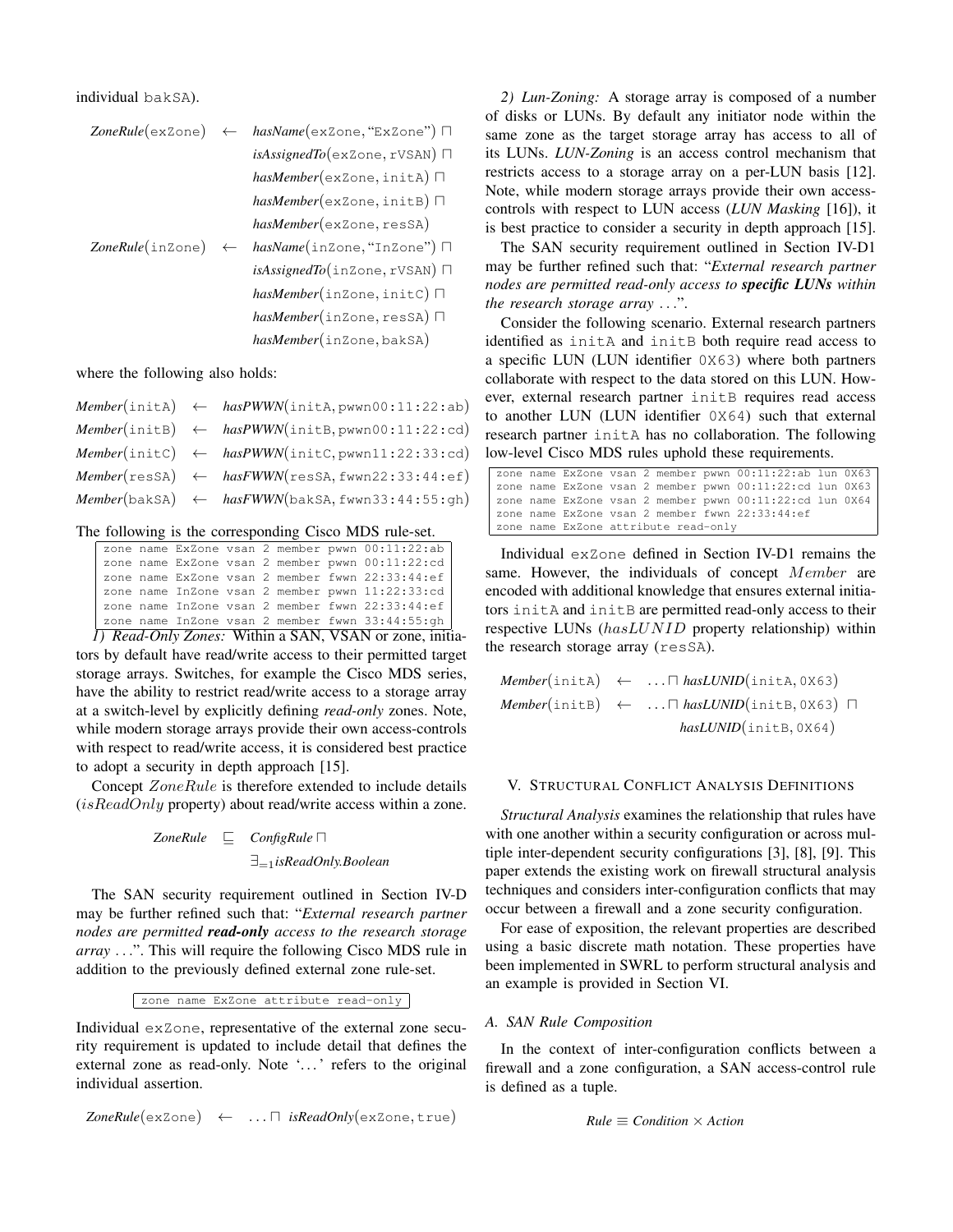Given  $r : Rule$ , rule r is a tuple  $(r_1,r_2)$  where  $r_1 \in Condition$ and  $r_2 \in Action$ . For simplicity, and when no ambiguity arises, r.Condition is a syntactic sugar for  $r_1$  and so forth. *Filter Conditions*. The set of filter conditions (Condition) that describes the common filter conditions between firewall and zone access-control rules is defined as an 2-tuple.

$$
Condition \equiv SrcIP \times DstIP
$$

The source and destination IP addresses (*SrcIP* and *DstIP*) are defined as an inclusive interval, where an interval is a subset of all possible IP addresses for source and destination IP addresses.

$$
\text{SrcIP}, \text{DstIP} \equiv [0, 2^{32} - 1]
$$

Given *r:Rule*, then *r.Condition*<sub>1</sub>  $\in$  *SrcIP* and  $r. Condition_2 \in DstIP$ . For simplicity, and when no ambiguity arises, r.SrcIP is a syntactic sugar for  $r. Condition_1$  and so forth. For example,  $r. SrcIP$  is used to access the attribute value of set SrcIP, instead of r.Condition<sub>1</sub> (or  $r_{1_1}$ ).

*Action*. The set of target actions are:

Action 
$$
\equiv
$$
 {permit, deny, log<sub>&</sub>deny}

## *B. Subsumption Filter Conditions*

The filter conditions of rule  $s$  (s. Condition) subsumes those of rule  $r$  (*r.Condition*), if every filter condition field of  $r$ , for example  $r.SrcIP$ , is equal to or is a subset of the corresponding filter condition fields of rule s, for example s.SrcIP. Consider rules r, s*:*Rule with identical filter conditions except for their source IP address ranges;  $r.SrcIP = \{10.37.2.12\}$  and  $s.SrcIP =$  ${10.37.2.10,..., 10.37.2.15}$ , then r.Condition is subsumed by s.Condition if  $r.SrcIP \subseteq s.SrcIP$  holds. Formally, given rules  $r, s : Rule$ , then  $r. Condition$  is subsumed  $(\subseteq_{cond})$  by s.Condition if and only if r.Condition  $\subseteq_{cond}$ s.Condition holds across each of the corresponding filter condition fields.

*r*.Condition 
$$
\subseteq_{cond} s
$$
.Condition  $\equiv$  *r*.*SrcIP*  $\subseteq$  *s*.*SrcIP*  $\land$   
*r*.*DstIP*  $\subseteq$  *s*.*DstIP*

## *C. Inter SAN Rule conflicts*

*Inter-Shadowed Conflict*. Given rules  $r_{zone}$ ,  $s_{fw}$ : Rule, rule  $r_{zone}$  (zone access-control rule) is shadowed by rule  $s_{fw}$ (firewall access-control rule), if the filter conditions of  $r_{zone}$ are a subset of or equal to the corresponding filter conditions of rule  $s_{fw}$ , where  $s_{fw}$  is denying what rule  $r_{zone}$  is intending to permit.

$$
r_{zone}.Condition \subseteq_{cond} s_{fw}.Condition \land
$$
  

$$
r_{zone}.Action = permit \land
$$
  

$$
(s_{fw}.Action = deny \lor s_{fw}.Action = log_{\&} \\
$$

Note, zone rules only have an permit action and therefore do not cause a shadowing conflict with firewall rules.

*Inter-Spurious Conflict.* Given rules  $r_{zone}$ ,  $s_{fw}$ : Rule, rule  $s_{fw}$ is spurious to rule  $r_{zone}$ , if the filter conditions of  $r_{zone}$  is a subset of the corresponding filter conditions of rule  $s_{fw}$ , where  $s_{fw}$  is allowing more than what rule  $r_{zone}$  is intending.

$$
r_{zone}.Condition \subset_{cond} s_{fw}.Condition \land
$$

$$
r_{zone}.Action = \text{permit} \land s_{fw}.Action = \text{permit})
$$

Note, zone rules are not defined over IP address ranges and therefore do not cause spurious conflicts with firewall rules.

# VI. ANALYSIS OF ACCESS CONTROL CONFIGURATION

## *A. Structural Analysis*

Firewall centric structural analysis techniques, for example [3], [8], [9], are also applicable to firewall-based SAN access-control rules. The following SWRL rule extends these works and detects inter-shadowing conflicts between firewall access-control rules (SWRL variable *?fwr*) and zone accesscontrol rules (SWRL variable *?zr*). Relevant filter conditions of each firewall access-control rule (lines 2-5) and each zone access control rule (lines 8-12) are then examined against the subsumption relation (lines 14-17) defined in Section V-B.

| $IPAccessListRule$ ?fwr) $\wedge$                                            | (1)  |
|------------------------------------------------------------------------------|------|
| $has{{SrcIPStart}(?fwr, ?sIPS)} \land {hasIPValue(?sIPS, ?sIPSV)} \land (2)$ |      |
| $has SnclPEnd(?fwr, ?sIPE) \wedge has IPValue(?sIPE, ?sIPEV) \wedge (3)$     |      |
| $hasDstIPStart(?fwr,?dIPS)\wedge hasIPValue(?dIPS,?dIPSV)\wedge(4)$          |      |
| $hasDstIPEnd(?fwr, ?dIPE)\wedge hasIPValue(?dIPE, ?dIPEV)\wedge(5)$          |      |
| hasAction(?fwr,deny)/\                                                       | (6)  |
| $ZoneRule(?zr) \wedge$                                                       | (7)  |
| hasMember(?zr,?m1) $\wedge$ hasMember(?zr,?m2) $\wedge$                      | (8)  |
| $has IPStart(?m1, ?ipS1) \wedge has IPValue(?ipS1, ?ipSV1) \wedge$           | (9)  |
| $has IPEnd(?ml, ?ipE1)\wedge has IPValue(?ipE1, ?ipEVI)\wedge$               | (10) |
| $has IPStart(?m2, ?ipS2) \wedge has IPValue(?ipS2, ?ipSV2) \wedge$           | (11) |
| $has IPEnd(?m2, ?ipE2) \wedge has IPValue(?ipE2, ?ipEV2) \wedge$             | (12) |
| $differentialFrom (?m1, ?m2) \wedge$                                         | (13) |
| swrlb: greaterThanOrEqual(?ipSV1,?sIPSV)                                     | (14) |
| $swrlb: less ThanOrEqual(?ipEVI, ?sIPEV) \wedge$                             | (15) |
| $swrlb: greater ThanOrEqual(?ipSV2, ?dIPSV) \wedge$                          | (16) |
| $swrlb: less ThanOrEqual(?ipEV2, ?dIPEV) \wedge$                             | (17) |
| $\rightarrow$ isInterShadowedBy(?zr,?fwr)                                    | (18) |

Zone members may also be identified by their WWNs. Firewall access-control rules do not consider WWN's. As a consequence, a relationship (*hasWWNIPMapping*) between each zone member's WWN and its corresponding IP address must be asserted or inferred (for example using SWRL).

## *B. Query Analysis*

*Query Analysis* provides a way to ask hypothetical 'whatif' questions of a security configuration [3]. A switch can be analysed to check whether or not the answers to queries made of its configuration are consistent with the enterprise-level